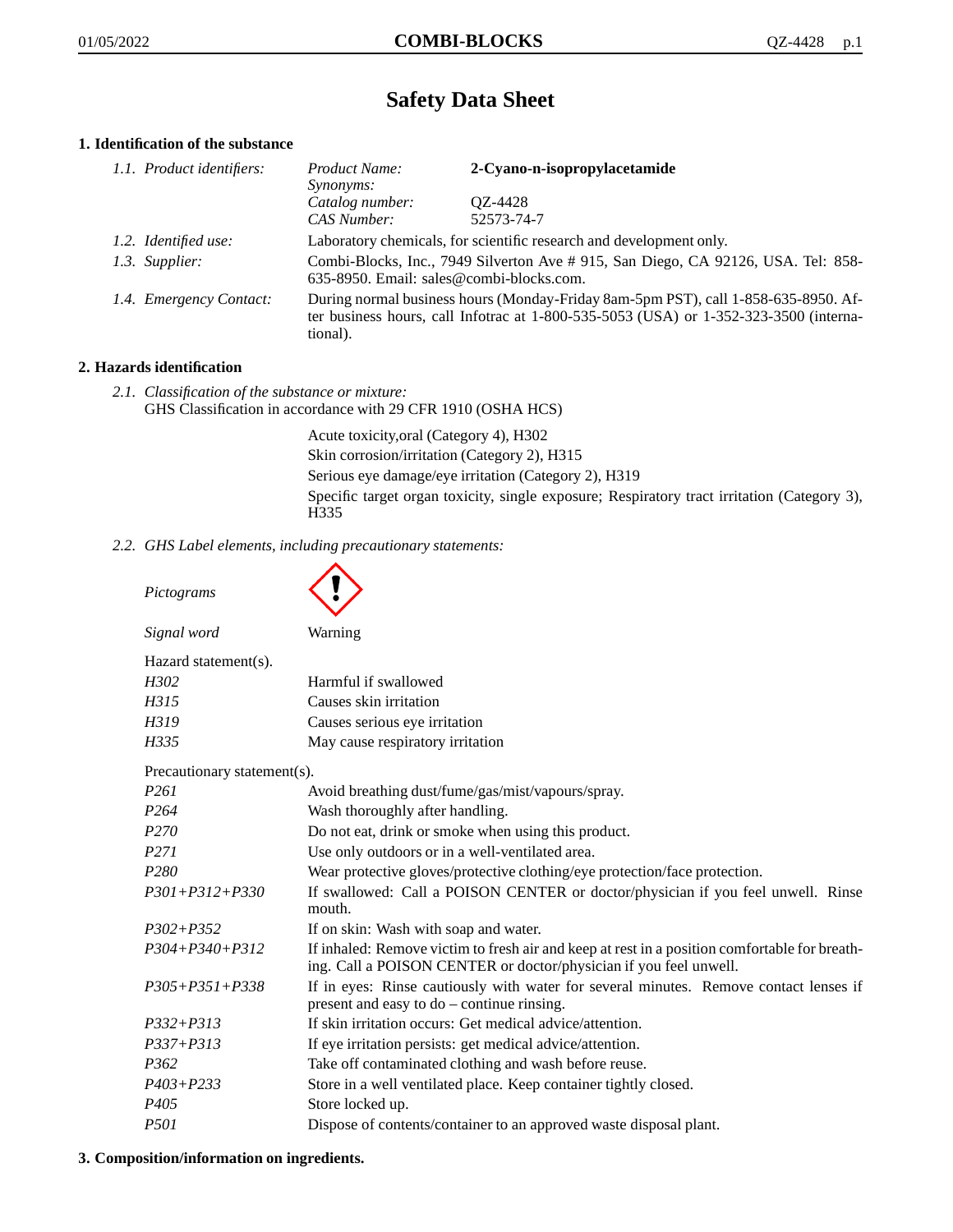*3.1. Substances*

| 'OMPONEN'                                  | <b>ATION</b>                                           | <b>\TION</b><br>'HN<br><b>INI</b><br>⊺K A |
|--------------------------------------------|--------------------------------------------------------|-------------------------------------------|
| $\sim$<br>vano-n-isopropylacetamide<br>2-C | H <sub>335</sub><br>H310<br>A302, F<br>.<br>.<br>.<br> | $100\,$                                   |

See Section 2 for full text of hazard statements.

# **4. First aid measures**

*4.1. Description of first aid measures.*

| General advice:          | Consult a physician. Show this safety data sheet to the doctor in attendance. Move out of<br>dangerous area.                                         |
|--------------------------|------------------------------------------------------------------------------------------------------------------------------------------------------|
| If inhaled:              | Remove victim to fresh air and keep at rest in a position comfortable for breathing. Call a<br>POISON CENTER or doctor/physician if you feel unwell. |
| In case of skin contact: | Wash with soap and water.                                                                                                                            |
| In case of eye contact:  | Rinse cautiously with water for several minutes. Remove contact lenses if present and<br>easy to $do$ – continue rinsing.                            |
| If swallowed:            | Call a POISON CENTER or doctor/physician if you feel unwell. Rinse mouth.                                                                            |

*4.2. Most important symptoms and effects, both acute and delayed:*

See Section 2.2 and/or in Section 11.

*4.3. Indication of any immediate medical attention and special treatment needed:* No data.

# **5. Fire fighting measures**

- *5.1. Extinguishing media:* Use dry sand, dry chemical or alcohol-resistant foam for extinction.
- *5.2. Special hazards arising from the substance or mixture:* Carbon monoxide, nitrogen oxides.
- *5.3. Advice for firefighters:* Wear self-contained breathing apparatus for firefighting if necessary.
- *5.4. Further information:* No data available.

# **6. Accidental release measures**

- *6.1. Personal precautions, protective equipment and emergency procedures:* Ensure adequate ventilation. Use personal protective equipment.
- *6.2. Environmental precautions:* Should not be released into the environment. See Section 12 for additional ecological information.
- *6.3. Methods and materials for containment and cleaning up:* Sweep up or vacuum up spillage and collect in suitable container for disposal.
- *6.4. Reference to other sections:* Refer to protective measures listed in Sections 8 and 13.

# **7. Handling and storage**

- *7.1. Precautions for safe handling:* Avoid contact with skin and eyes. Avoid inhalation of vapour or mist. Keep away from sources of ignition - No smoking. Take measures to prevent the build up of electrostatic charge. For precautions see section 2.2.
- *7.2. Conditions for safe storage, including any incompatibilities:* Keep container tightly closed in a dry and well-ventilated place. Containers which are opened must be carefully resealed and kept upright to prevent leakage.
- *7.3. Specific end use(s):* Laboratory chemicals, for scientific research and development only.

# **8. Exposure Controls / Personal protection**

- *8.1. Control parameters: Components with workplace control parameters:* Contains no substances with occupational exposure limit values.
- *8.2. Exposure controls:*

*Appropriate engineering controls:* Ensure that eyewash stations and safety showers are close to the workstation location. Ensure adequate ventilation, especially in confined areas. Use only under a chemical fume hood.

#### *Personal protective equipment:*

Eye/face protection: Wear appropriate protective eyeglasses or chemical safety goggles as described by OSHA's eye and face protection regulations in 29 CFR 1910.133 or European Standard EN166.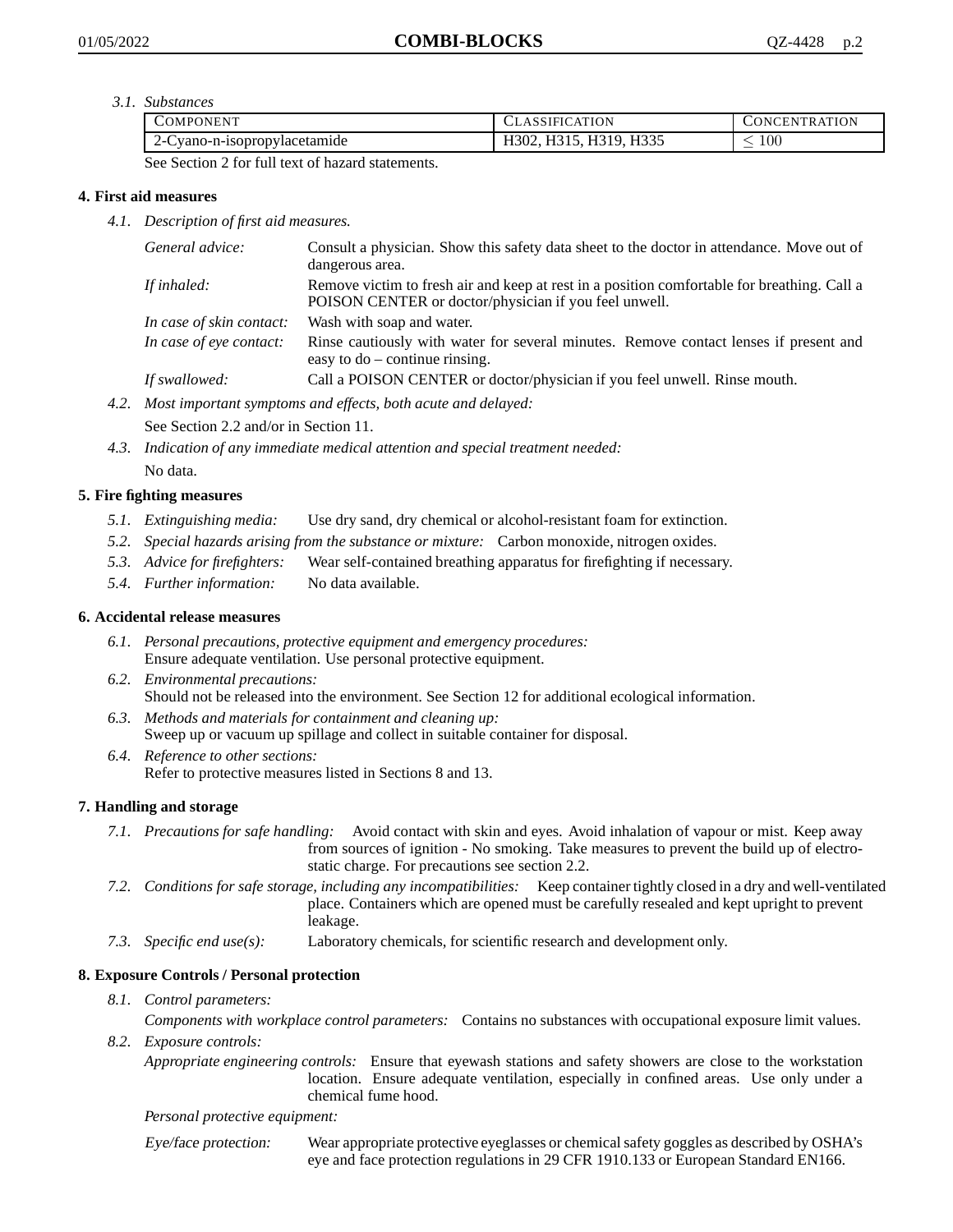| Skin protection:        | Handle with gloves. Gloves must be inspected prior to use. Use proper glove removal<br>technique (without touching glove's outer surface) to avoid skin contact with this product.<br>Dispose of contaminated gloves after use in accordance with applicable laws and good<br>laboratory practices. Wash and dry hands |
|-------------------------|------------------------------------------------------------------------------------------------------------------------------------------------------------------------------------------------------------------------------------------------------------------------------------------------------------------------|
| <b>Body Protection:</b> | Complete suit protecting against chemicals, Flame retardant antistatic protective clothing.<br>The type of protective equipment must be selected according to the concentration and<br>amount of the dangerous substance at the specific workplace.                                                                    |
| Respiratory protection: | No protective equipment is needed under normal use conditions.                                                                                                                                                                                                                                                         |
|                         | Control of environmental exposure: Prevent further leakage or spillage if safe to do so. Do not let product enter<br>drains.                                                                                                                                                                                           |

# **9. Physical and chemical properties**

*9.1. Information on basic physical and chemical properties*

| (a)                | Appearance:                                   | No data  |
|--------------------|-----------------------------------------------|----------|
| (b)                | Odour:                                        | No data  |
| (c)                | Odour Threshold:                              | No data  |
| (d)                | pH:                                           | No data  |
| (e)                | Melting point/freezing point:                 | No date. |
| (f)                | Initial boiling point and boiling range:      | No data  |
| (g)                | Flash point:                                  | No data  |
| (h)                | Evaporatoin rate:                             | No data  |
| (i)                | Flammability (solid, gas):                    | No data  |
| (j)                | Upper/lower flammability or explosive limits: | No data  |
| (k)                | Vapour pressure:                              | No data  |
| (1)                | Vapour density:                               | No data  |
| (m)                | Relative density:                             | No data  |
| (n)                | Water solubility:                             | No data  |
| $\left( 0 \right)$ | Partition coefficient: n-octanol/water:       | No data  |
| (p)                | Auto-ignition:                                | No data  |
| (q)                | Decomposition temperature:                    | No data  |
| (r)                | Viscosity:                                    | No data  |
| (s)                | Explosive properties:                         | No data  |
| (t)                | Oxidizing properties:                         | No data  |

*9.2. Other safety information:*

| Formula          | $C_6H_{10}N_2O$ |
|------------------|-----------------|
| Molecular weight | 126.2           |
| CAS Number       | 52573-74-7      |

#### **10. Stability and reactivity**

| 10.1. Reactivity | No data |
|------------------|---------|
|                  |         |

- *10.2. Chemical stability* Stable under recommended storage conditions.
- *10.3. Possibility of hazardous reactions* No data
- *10.4. Conditions to avoid*
- *10.5. Incompatible material* No data.
- *10.6. Hazardous decomposition products:*

Hazardous decomposition products formed under fire conditions: Carbon monoxide, nitrogen oxides. Other decomposition products: No data In the event of fire: See Section 5.

#### **11. Toxicological information**

*11.1 Information on toxicological effects*

| Acute toxicity:            | Harmful if swallowed           |
|----------------------------|--------------------------------|
| Skin irritation/corrosion: | No data available.             |
| Eye damage/irritation:     | Causes serious eye irritation. |